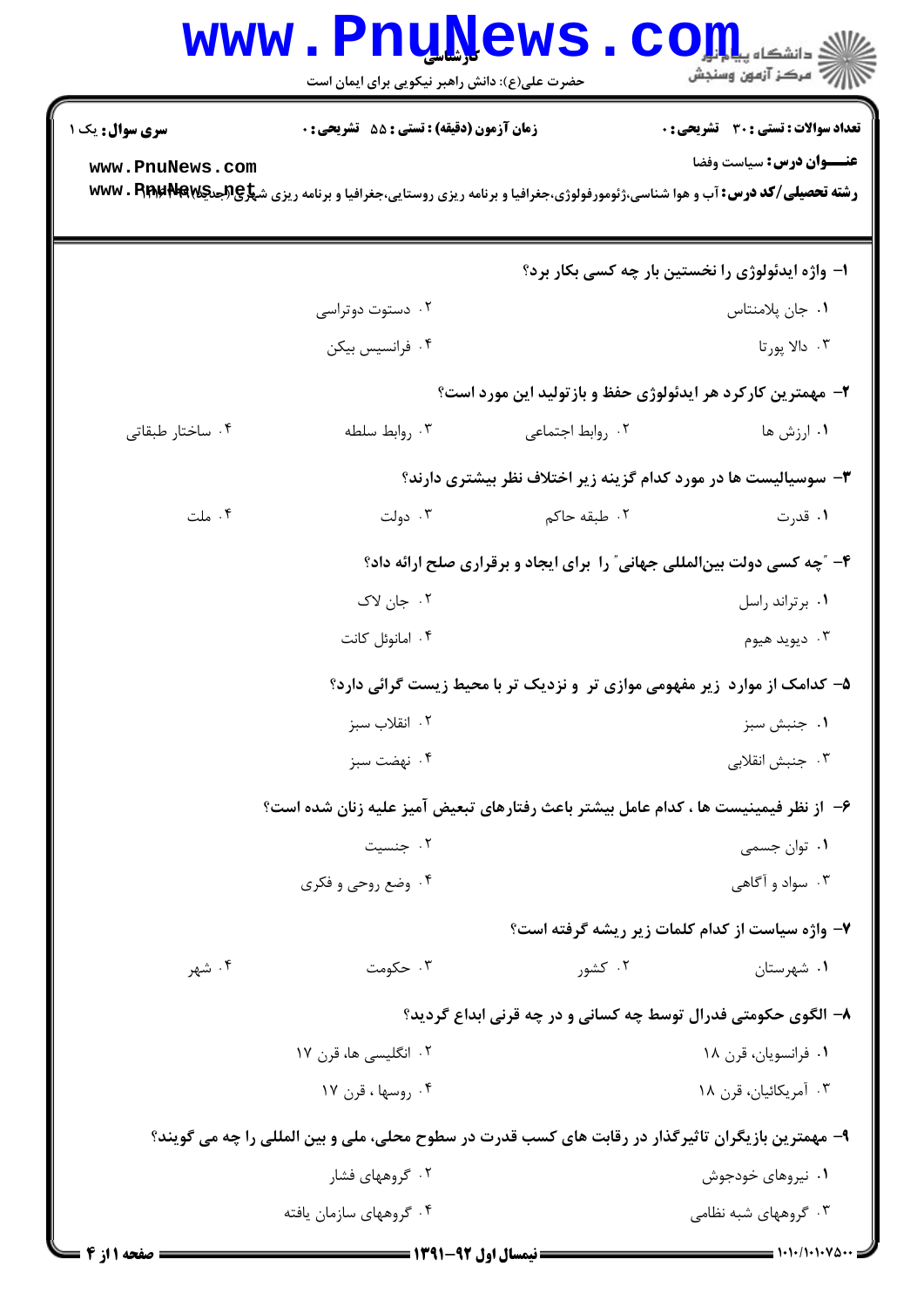| <b>WWW</b>                                                                                                                  | <b>TTÄTÄGN</b><br>حضرت علی(ع): دانش راهبر نیکویی برای ایمان است | د دانشکاه پ <b>یا ب<sup>ا</sup> تار</b><br>أأأ مركز آزمون وسنجش                                                                                                        |  |
|-----------------------------------------------------------------------------------------------------------------------------|-----------------------------------------------------------------|------------------------------------------------------------------------------------------------------------------------------------------------------------------------|--|
| <b>سری سوال : ۱ یک</b>                                                                                                      | زمان آزمون (دقیقه) : تستی : 55 آتشریحی : 0                      | <b>تعداد سوالات : تستی : 30 ٪ تشریحی : 0</b>                                                                                                                           |  |
| www.PnuNews.com                                                                                                             |                                                                 | عنـــوان درس: سياست وفضا<br><b>رشته تحصیلی/کد درس: آ</b> ب و هوا شناسی،ژئومورفولوژی،جغرافیا و برنامه ریزی روستایی،جغرافیا و برنامه ریزی ش <del>پلچ@RجهW</del> W . Pipi |  |
|                                                                                                                             |                                                                 | ∙۱− هدف اصلی تشکیل سازمان ملل متحد چه بود؟                                                                                                                             |  |
|                                                                                                                             | ۰۲ گسترش روابط بین کشورها                                       | ٠١ حفظ صلح وامنيت بين المللي                                                                                                                                           |  |
|                                                                                                                             | ۰۴ توسعه روابط بازرگانی بین کشورهای عضو                         | ۰۳ توسعه اقتصاد جهانی                                                                                                                                                  |  |
| 11- بخشی از سطح زمین که مورد سکونت انسان قرار داشته و جایگاهی که ساختار زندگی اجتماعی در آن تحقق می یابد را<br>چه می گویند؟ |                                                                 |                                                                                                                                                                        |  |
|                                                                                                                             | ۲. منطقه                                                        | ٠١ ناحيه                                                                                                                                                               |  |
|                                                                                                                             | ۰۴ حوزه های اجتماعی                                             | ۰۳ فضای جغرافیائی                                                                                                                                                      |  |
|                                                                                                                             |                                                                 | ۱۲- سه مجموعه ساخت طبیعی ،ساخت انسانی و جمعیت کدامیک از ویژگی های فضای جغرافیائی را شامل می شود؟                                                                       |  |
|                                                                                                                             | ۰۲ علت وجودي آن                                                 | ٠١ ابعاد فضاي جغرافيائي                                                                                                                                                |  |
|                                                                                                                             | ۰۴ عناصر ساختاري فضاي جغرافيائي                                 | ۰۳ ویژگی های آن                                                                                                                                                        |  |
| ۱۳- موقعیت اختصاصی و یا ریاضی نسبت به کدام مورد اندازه گیری می شود؟                                                         |                                                                 |                                                                                                                                                                        |  |
|                                                                                                                             | ۰۲ کمان گرینویچ و خط بین المللی زمان                            | ٠١. خط استوا و كمان گرينويچ                                                                                                                                            |  |
|                                                                                                                             | ۰۴ خط استوا و مدار راس الجدى                                    | ۰۳ خط استوا و مدار راس السرطان                                                                                                                                         |  |
| ۱۴- از بهم پیوستن سه عنصر سرزمین، حکومت و ملت کدام واحد سیاسی-فضایی زیر پدید می آید؟                                        |                                                                 |                                                                                                                                                                        |  |
| ۰۴ سازمان سیاسی                                                                                                             | ۰۳ دولت                                                         | ۰۲ کشور<br>۰۱ استان                                                                                                                                                    |  |
|                                                                                                                             |                                                                 | ۱۵- مهم ترین عامل تشخیص و جدائی یک واحد سیاسی از واحدهای دیگر چیست؟                                                                                                    |  |
|                                                                                                                             | ۰۲ فرهنگ ملی                                                    | ۰۱ اقتصاد سیاسی                                                                                                                                                        |  |
|                                                                                                                             | ۰۴ ايدئولوژي دينې                                               | ۰۳ مرزهای سیاسی                                                                                                                                                        |  |
| ۱۶– کدام عامل جمعیتی زیر دارای نقش بیشتری در مهاجرت بین المللی و یا داخلی می باشد؟                                          |                                                                 |                                                                                                                                                                        |  |
|                                                                                                                             | ٠٢ الگوى نامتعادل پخش جمعيت                                     | ۰۱ ساختار سنی جمعیت                                                                                                                                                    |  |
|                                                                                                                             | ۰۴ حجم جمعیت                                                    | ۰۳ رشد جمعیت                                                                                                                                                           |  |
|                                                                                                                             |                                                                 |                                                                                                                                                                        |  |

 $= 1.1 - (1.1 - 1.8)$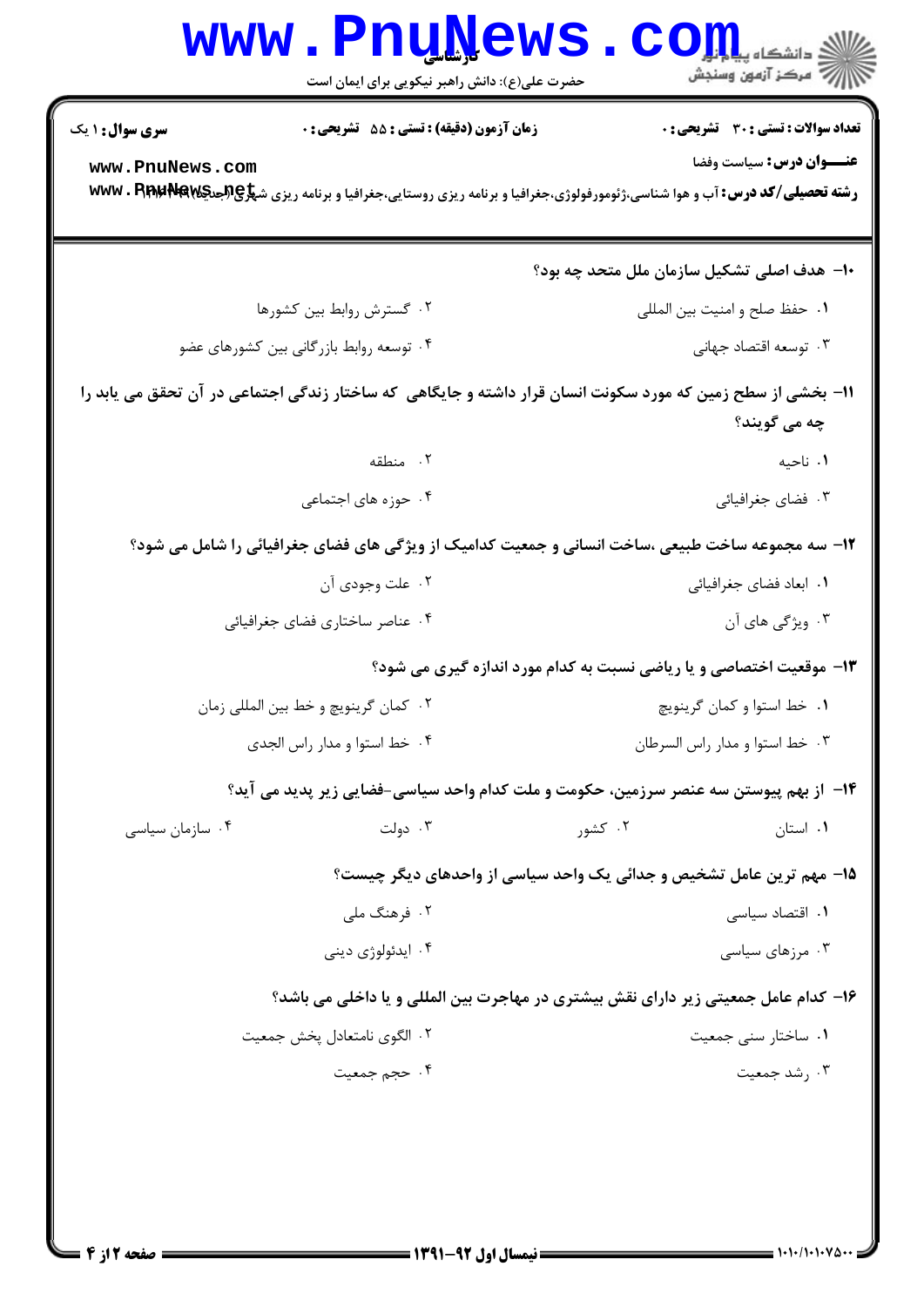## Www.PnuNews.com

| <b>سری سوال : ۱ یک</b>                                                                            | <b>زمان آزمون (دقیقه) : تستی : 55 تشریحی : 0</b> |           | تعداد سوالات : تستي : 30 - تشريحي : 0                                                                                                             |
|---------------------------------------------------------------------------------------------------|--------------------------------------------------|-----------|---------------------------------------------------------------------------------------------------------------------------------------------------|
| www.PnuNews.com                                                                                   |                                                  |           | عنـــوان درس: سیاست وفضا                                                                                                                          |
|                                                                                                   |                                                  |           | <b>رشته تحصیلی/کد درس: آ</b> ب و هوا شناسی،ژئومورفولوژی،جغرافیا و برنامه ریزی روستایی،جغرافیا و برنامه ریزی ش <del>پراچ (باجه WWW . Phyerra</del> |
|                                                                                                   |                                                  |           |                                                                                                                                                   |
|                                                                                                   |                                                  |           | ۱۷– کدام مورد زیر صحیح تر است؟                                                                                                                    |
|                                                                                                   |                                                  |           | ۰۱ نظام های مختلف، فضاهای مختلف تولید می کنند.                                                                                                    |
|                                                                                                   |                                                  |           | ٠٢ فضا در تمام نظام ها يكسان است.                                                                                                                 |
|                                                                                                   |                                                  |           | ۰۳ نظام ها در تولید فضا نقش ندارند.                                                                                                               |
|                                                                                                   |                                                  |           | ۰۴ نظام های مختلف فضاهای یکسان تولید می کنند.                                                                                                     |
|                                                                                                   |                                                  |           | 18- جلوه گاه فیزیکی حکومت کدام مورد است؟                                                                                                          |
| ۰۴ اقتصاد                                                                                         | ۰۳ سرزمین                                        | ۰۲ مردم   | ۰۱ دولت                                                                                                                                           |
|                                                                                                   |                                                  |           | ۱۹− این جمله : «حکومت محصول حاکمیت قوی ترها بر ضعیف تر ها است»، مربوط به کدام نظریه زیر می باشد؟                                                  |
|                                                                                                   | ۰۲ نظریه قرارداد اجتماعی                         |           | ۰۱ نظریه ژنتیک                                                                                                                                    |
|                                                                                                   | ۰۴ نظريه قانون طبيعي                             |           | ۰۳ نظریه زور                                                                                                                                      |
|                                                                                                   |                                                  |           | <b>۲۰</b> - کدام گزینه زیر به معنای اصل دموکراسی است؟                                                                                             |
|                                                                                                   | ۰۲ حاكميت دولت                                   |           | ۰۱ حاکمیت مردم                                                                                                                                    |
|                                                                                                   | ۰۴ حاكميت حقوقدانان                              |           | ۰۳ حاكميت نخبگان                                                                                                                                  |
|                                                                                                   |                                                  |           | ۲۱– کدام انقلاب را می توان نخستین تجربه مهم در پا گرفتن دموکراسی سیاسی و تکوین نهادهای دموکرتیک دانست؟                                            |
|                                                                                                   | ۰۲ انقلاب روسیه                                  |           | ٠١. انقلاب فرانسه                                                                                                                                 |
|                                                                                                   | ۰۴ انقلاب آمريكا                                 |           | ۰۳ انقلاب چين                                                                                                                                     |
|                                                                                                   |                                                  |           | ٢٢- پدر دموکراسی نوین چه کسی است؟                                                                                                                 |
|                                                                                                   | ۰۲ ژان ژاک روسو                                  |           | ۰۱ ارسطو                                                                                                                                          |
|                                                                                                   | ۰۴ برتراند راسل                                  |           | ۰۳ افلاطون                                                                                                                                        |
| <b>۲۳</b> - شهروندی به رابطه میان یک فرد با کدام واحد سیاسی-فضایی زیر مربوط می شود؟               |                                                  |           |                                                                                                                                                   |
|                                                                                                   | ۰۲ استان محل سکونت                               |           | ۰۱ شهر محل سکونت                                                                                                                                  |
|                                                                                                   | ۰۴ شهرستان محل زندگی                             |           | ۰۳ کشور محل زندگی                                                                                                                                 |
| ۲۴- کدام ویژگی از موارد زیر ،کشور را از دیگر واحدهای فضائی مانند قلمروهای قبیله ای متمایز می کند؟ |                                                  |           |                                                                                                                                                   |
| ۰۴ مرز                                                                                            | ۰۳ اقتصاد                                        | ۰۲ حاکمیت | ۰۱ قدرت رسمی                                                                                                                                      |
|                                                                                                   |                                                  |           |                                                                                                                                                   |